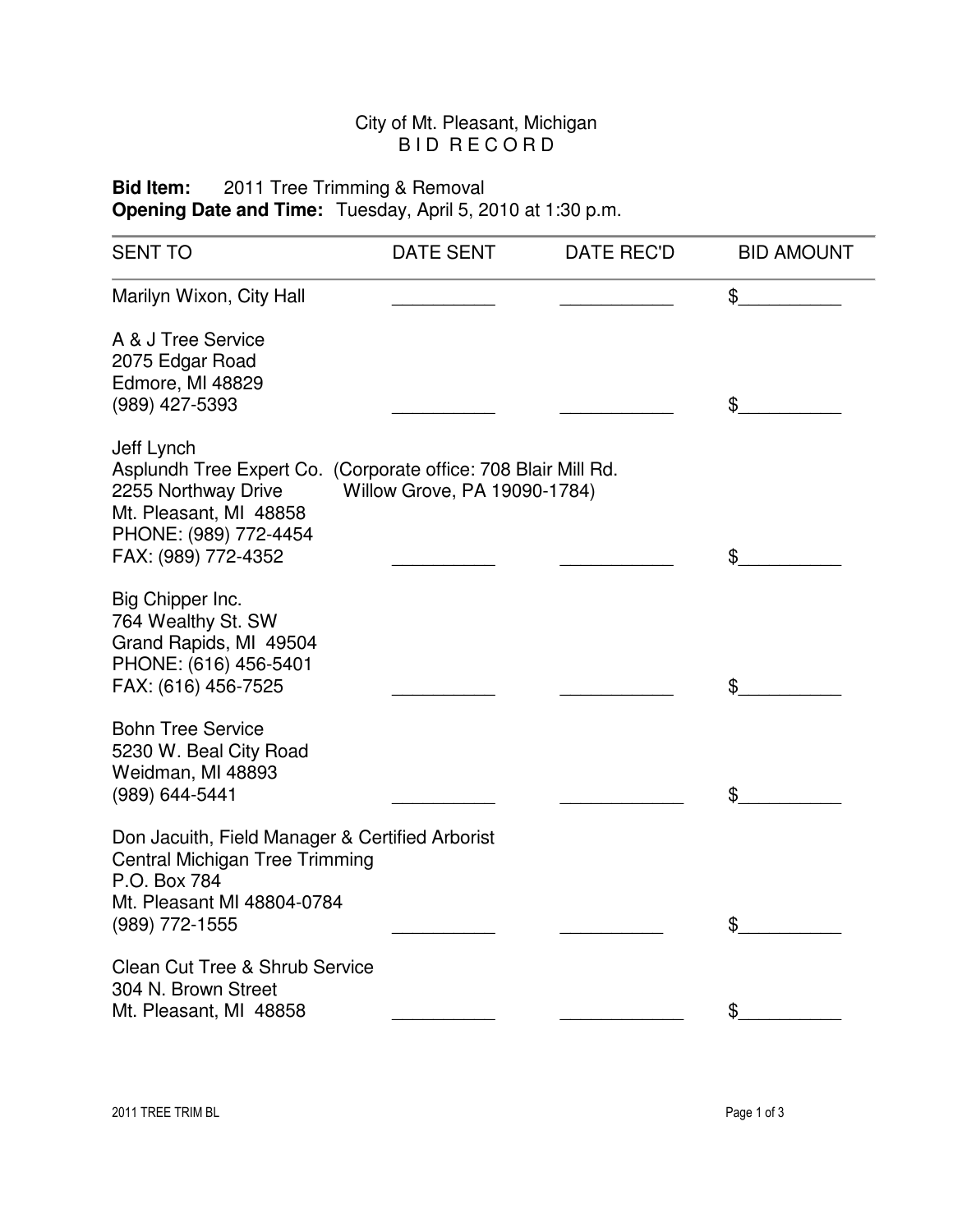| <b>SENT TO</b>                                                                                                                                    | DATE SENT | DATE REC'D | <b>BID AMOUNT</b> |
|---------------------------------------------------------------------------------------------------------------------------------------------------|-----------|------------|-------------------|
| <b>Consumers Energy</b><br>Attn: Steven E Schouten<br>530 W Willow - Room 129A<br>Lansing, MI 48909<br>PHONE: (517) 374-2028                      |           |            | \$                |
| Frank Walton<br>F & K's Tree Service & Stump Removal<br>3989 S. Shepherd Rd.<br>Mt. Pleasant, MI 48858<br>(989) 773-8828<br>(517) 881-4985 (cell) |           |            | \$                |
| <b>Freed's Tree Service</b><br>7247 N. Warner Rd.<br><b>Elwell, MI 48832</b><br>(989) 463-1712                                                    |           |            | \$                |
| <b>Horizon Tree Service</b><br>300 Whitbeck<br>Clare, MI 48617                                                                                    |           |            | \$                |
| <b>Medco Tree Service</b><br>7502 N. Ferris Road<br><b>Elwell, MI 48832</b><br>(989) 833-7788                                                     |           |            | \$                |
| <b>Mid State Tree Service</b><br>2450 Croswell Rd.<br>Ithaca, MI 48847<br>(989) 875-2344                                                          |           |            | \$                |
| <b>Scott Miret</b><br>Scott's Tree & Stump Removal<br>1090 W. Bluegrass Road<br>Mt. Pleasant, MI 48858<br>(989) 621-4003                          |           |            |                   |